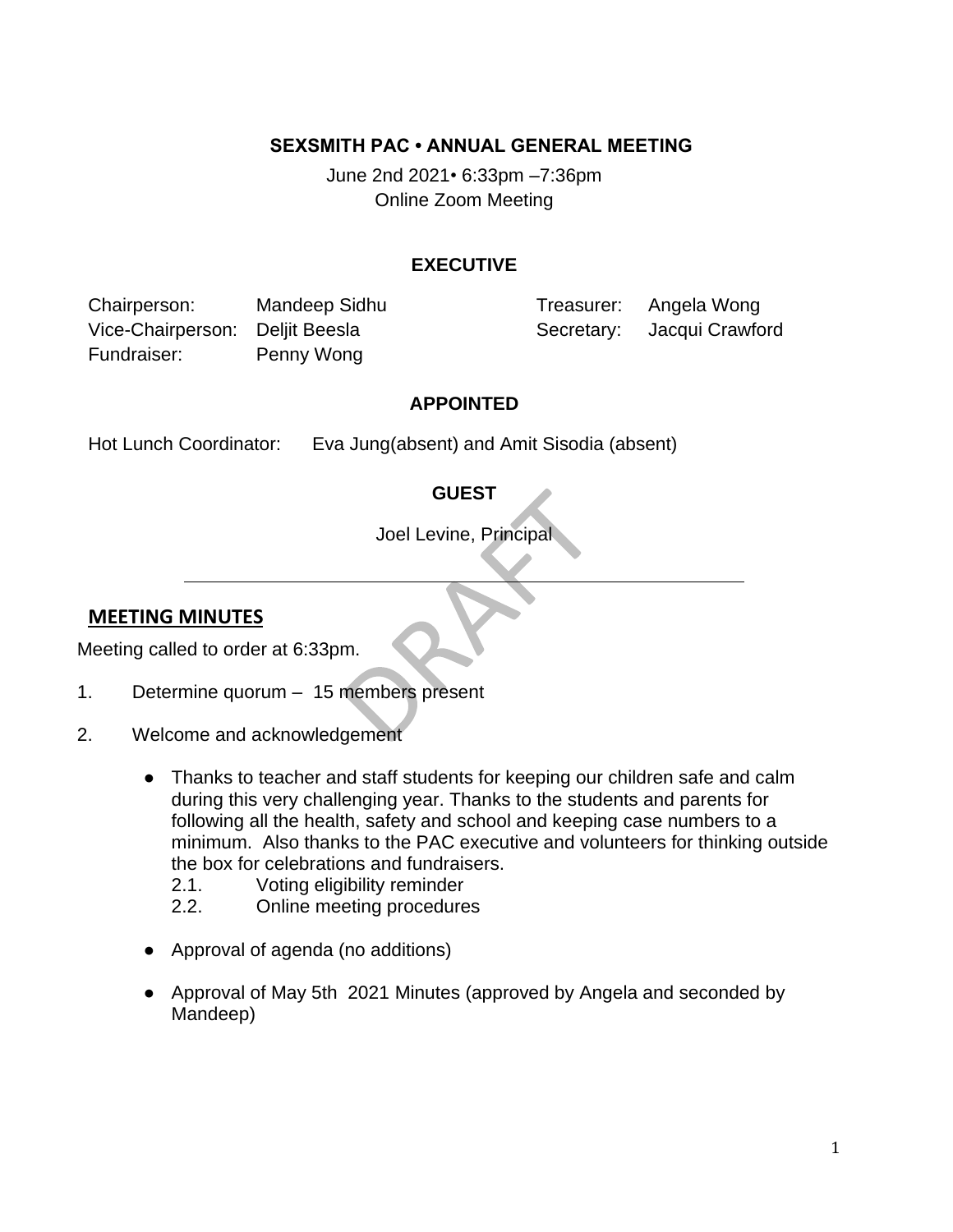## 5. **Guest - Principal Levine's Report**

- 5.1 Update for numbers for next school year, approx. 400 students at the moment, we will have 17 divisions. Classes are full and we have a wait list. If there is an educational reason that you want your child in a specific class, let Mr. Levine know in writing by May 31<sup>st</sup>.
- 5.2 Covid update; we are very thankful that we have got through this challenging year. There has been recent exposure, some kids and a teacher stayed home, to my knowledge only the original person got sick. In September, there will most likely be some health and safety protocols still in place.
- 5.3 The students, teachers and staff, in addition to the VSB have a desire to acknowledge the findings associated with the Kamloops Residential School. We decided to create a display near the office, the display is orange and will display personal messages, tea lights and teddy bears created by the students. This helps children in an age-appropriate way to understand what is going on, it is a part of Canadian history.
- 5.4 Grade 7 Graduation is happening, thanks for funding certain aspects of it. The kids and teachers will be in the gym and we will use Microsoft Teams to broadcast the ceremony to the families on June 28<sup>th</sup> at 11am. The video can be reviewed afterwards for those unable to attend. Grade 7 will come in late that day, then the ceremony will take place followed by a pizza lunch and they will do something in the afternoon.
- 5.5 Previously we talked about a new trophy case for the school. In our old school there was a trophy case, so we have lots of archives, old trophies and new trophies that are not on display. There is an alcove near the office that would be a good place. I looked into the price of having one made it was quite expensive, maybe we could have it a door beside the office. School Board estimated a cost of \$2000, half the price of being hand made. Can we request a contribution from the gaming account?
- 5.6 Thanks so much to the PAC. I will miss the school. The kids here are great kids, caring and kind and I will miss this school community. We don't have a name yet for the new temporary Principal for the fall. The new principal will start in January, after completing maternity leave, she will come to the school next week to meet the teachers.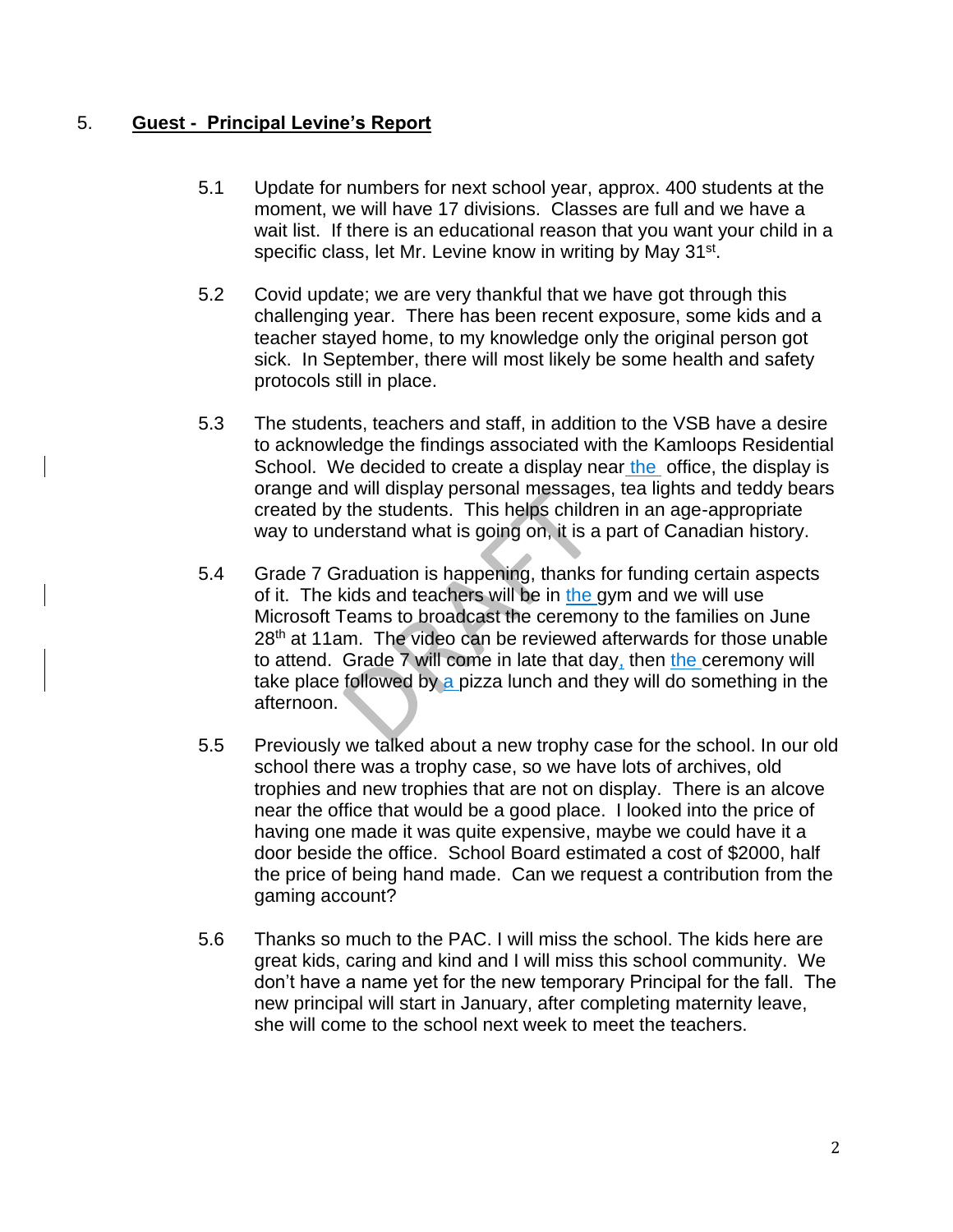### **QUESTIONS:**

- What does the support staff numbers look like for September? As the VSB they are cutting the number of support staff. *Right now we have nine support staff and there are 30-40 kids across the school that need help. There are kids that need an individual support and can't be left alone, there are other kids that need a little support in the classroom and some that just need a break from the classroom. tThere are kids that need supervision at recess/lunch, the support teachers can help with that. The position of the VSB, is that support staff should focus and provide safety, feeding, toileting. The VSB felt we were over staffed for the kids that we have. I fought against this and managed to get them to cut 2 of our support staff. In September, we can go back to the board with a case that we need more coverage. Nicole, the resource teacher working with SSA's. I'm very proud of all the kids, we have 17 kids with autism and the SSA's are working one on one with them and the kids are doing really well. The VSB \$12,000,000 deficit, so this why they are cutting staffing where they think they can. Teachers and resource teachers will pick up the slack and make it work.*
- Comments from Tanya (parent) to Mr. Levine; I know you have been really advocating and fighting a system that doesn't have enough money. However, the VSB have a legal obligation to support special needs students to a point of undue hardship that was in the court case. My frustration is that I found this out through the grapevine, late in the school year I think there is a role for parents to do outside of the school, so how can we add our voice to the school's voice? Even this year my son did not get the help he needed. I feel it might be too late to act on this in September, I would like to do something starting now.
- *Mr. Levine; Rosie Finch and David Platt are now the people dealing with this issue and are our contacts, they're saying teachers should run inclusive classrooms, but it's hard for teachers to meet the all the kids needs. This year SSA's were taken away from kids to teach classes as there was a shortage of teachers on call*.
- Are all the parents of kids that are diverse learners been notified? *Nicole is letting people know when she is having IP meetings with parents now.*
- Tanya asked for the PAC to support this issue, Mandeep agreed. Tanya can help draw up the letter and involve the other parents. If VSB can have Mandarin and French, then it is not undue hardship to support our kids. Angela suggested that DPAC may be of help too.

No further questions.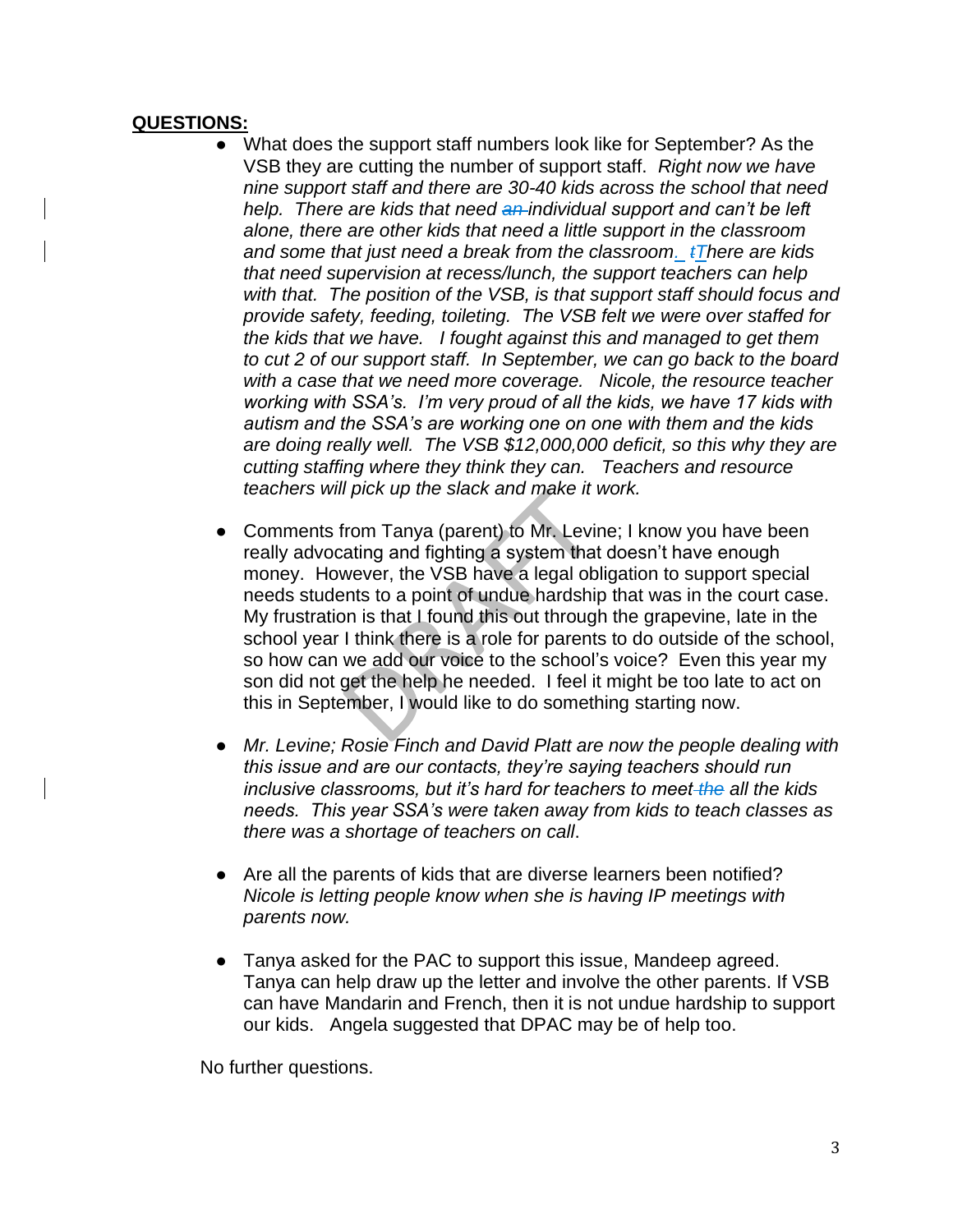# *6.* **Treasurer's Report and Hot Lunch Refund update – Angela**

| Our current funds available are                                                                                                            |                           | \$37, 214.20           |                        |
|--------------------------------------------------------------------------------------------------------------------------------------------|---------------------------|------------------------|------------------------|
| Breakdown as follows:<br><b>PAC General Account</b><br><b>PAC General Account Hot Lunch Funds</b><br>PAC fundraising - Nil<br><b>Total</b> |                           | 19,090.48              | 5, 409.15 (restricted) |
|                                                                                                                                            |                           | \$24, 499.63           |                        |
| Included in the above amount;<br>I-Ride<br>\$600.00 (approved last year)                                                                   |                           |                        |                        |
| <b>Total</b>                                                                                                                               | \$600.00                  |                        |                        |
| <b>Comitted Expenses</b><br>Grad                                                                                                           | \$1200.00                 |                        |                        |
| <b>Total</b>                                                                                                                               | \$1200.00                 |                        |                        |
| Gaming account<br>Members shares                                                                                                           | \$12,708.32<br>\$6.25     |                        |                        |
| <b>Total</b>                                                                                                                               | \$13,914.43               |                        |                        |
|                                                                                                                                            |                           |                        |                        |
| Hot lunch:<br><b>Total Refunds</b><br><b>Total Donations</b>                                                                               | \$2,108.88<br>\$4, 241.87 |                        |                        |
|                                                                                                                                            |                           | June 1st 2021 BALANCES |                        |

6.2 PAC Hot lunch responses from the google forms received. We received 126 responses, 3 were duplicates, so we have 123 responses. We have \$5400 to be returned to parents. Some parents did not read the email as there is a language barrier, so we will try and communicate with those parents, maybe send a paper copy out to them and maybe the letter can be translated.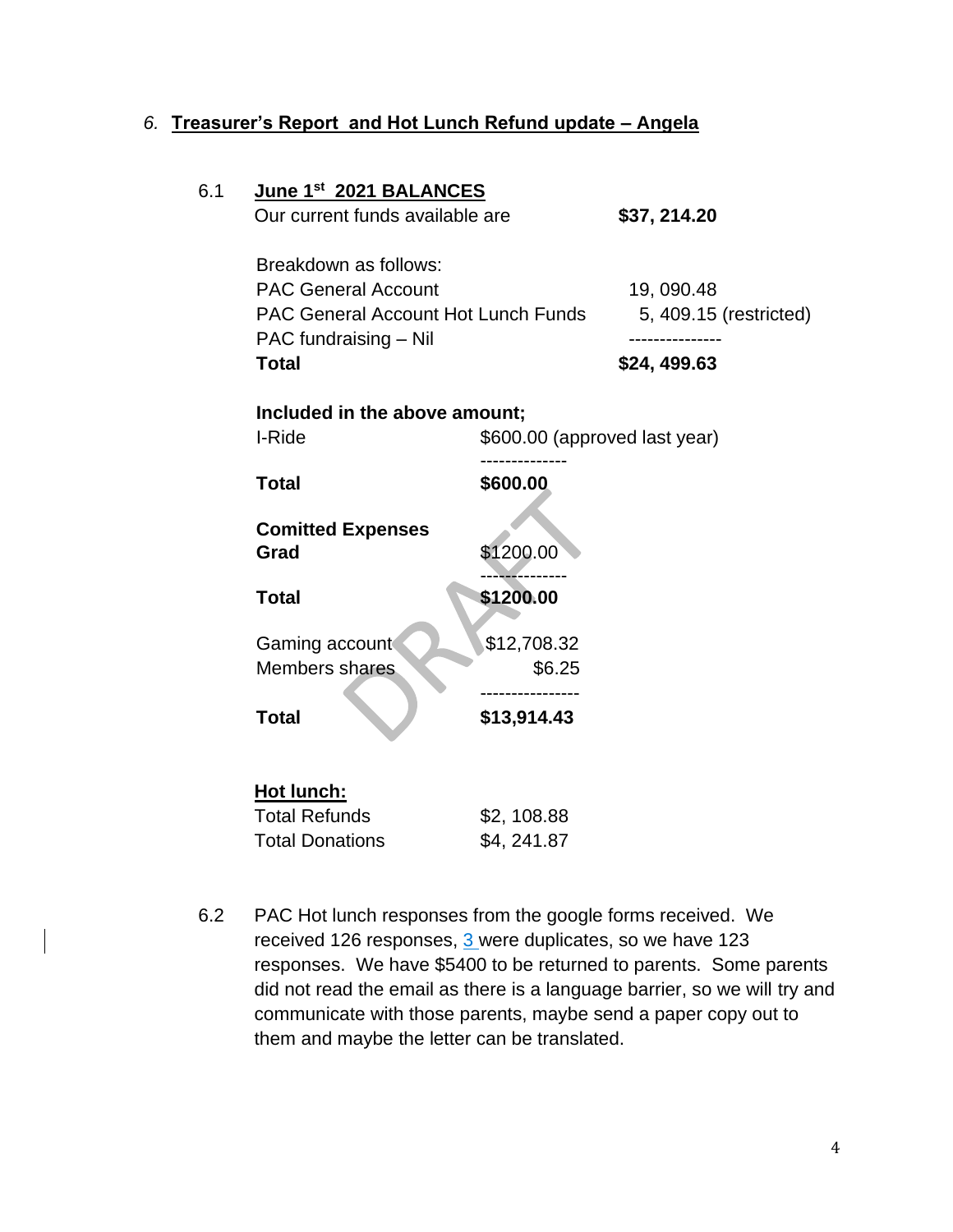- 6.3 I-ride program is going ahead next week, the PAC is contributing \$600 towards it. Tassy can transfer the amount from the general account when the expense comes through.
- 6.4 \$1200 funding for graduation celebration. We donated \$600 towards the grad lunch and a further \$600 towards a sketch artist, sketching each Grade 7 student for a picture memorabilia. Suggestion was made by Pandora and Ms. Conrad and Mr. Kay though it was a great idea.
- 6.5 Lana suggested by email personalised grad water bottles. We posed this idea to Mr. Kay and Ms. Conrad. It would cost around \$800, Lana will investigate further and send the information to the PAC executive for future ideas.
- 6.6 There are enough funds from the Gaming Account for the Trophy Case. However, we need to vote on it.

No further questions, Treasurers Report has been filed as submitted.

## **7. Hot lunch update - Mandeep**

We are in the preliminary stages of planning how to go forward with the Hot Lunch Program. Previously we in housed the hot lunch program, many volunteer parents were responsible for buying, making, serving, collecting the cash and doing the administrative work., 3 times a year. It's labour intensive.

I've done a little bit of research and found a company called Munchalunch, it eliminates the admin work. It's an online registration, online selection and payment system. It costs \$300 to use this service. They then deposit the money into the PAC account. They prepare the food lists by divisions and there will be no involvement of cash collection. This is one suggestions, but this means we will still need volunteers in the school, come September we may not be allowed into the school to volunteer.

Another program I looked into; C'est mon Café, they deliver the food items to school, compostable containers, more costly \$5 per meal. They will take care of the admin and delivery. If we do choose this hot lunch program, then the program would not be one of the biggest PAC fundraisers.